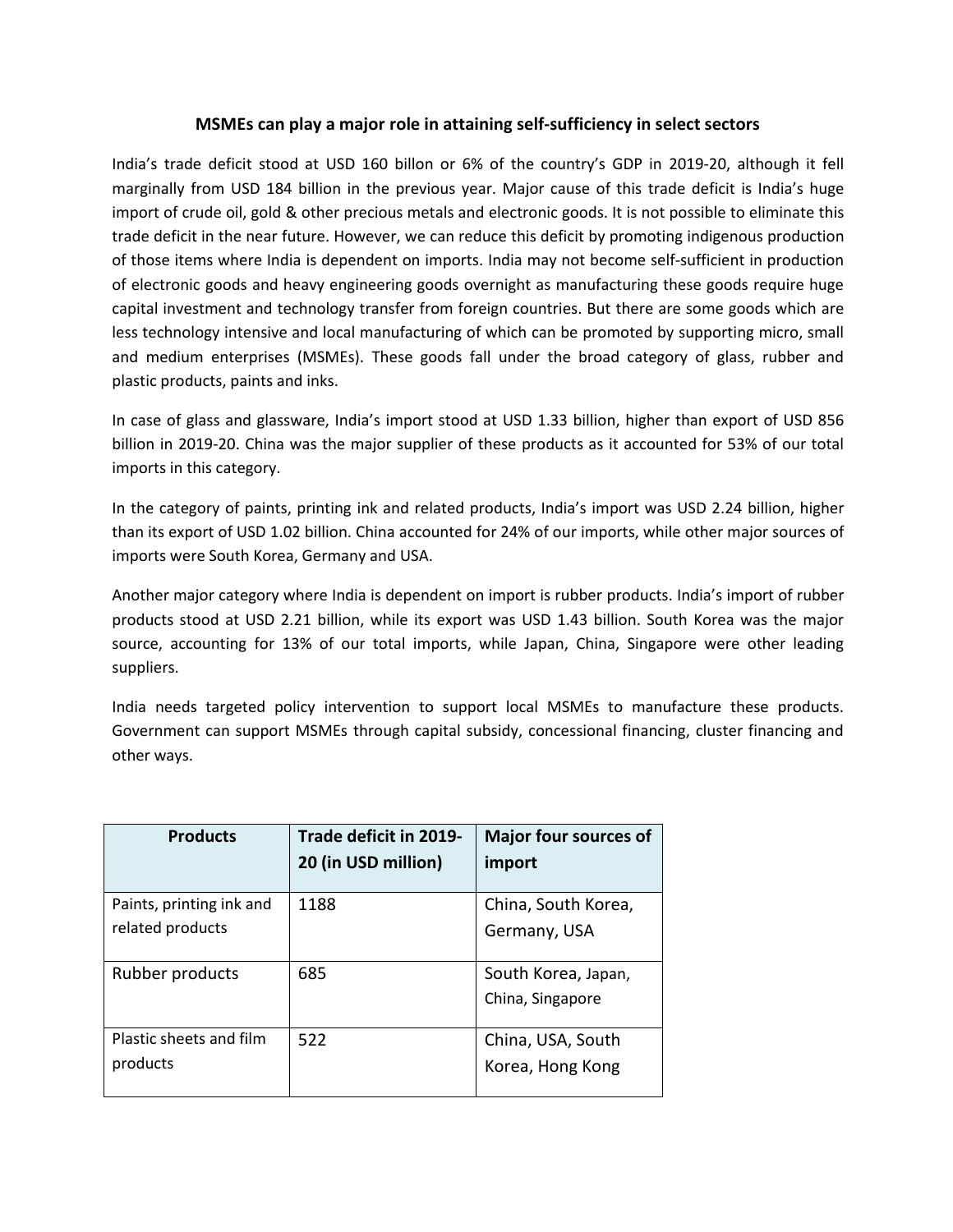| Glass and glassware                                          | 473 | China, Malaysia, USA, |  |
|--------------------------------------------------------------|-----|-----------------------|--|
|                                                              |     | Germany               |  |
|                                                              |     |                       |  |
| Handtools and                                                | 307 | China, South Korea,   |  |
| machine tools                                                |     | Japan, Germany        |  |
|                                                              |     |                       |  |
| Footwear of rubber or                                        | 49  | China, Vietnam, Hong  |  |
| canvas                                                       |     | Kong, Thailand        |  |
|                                                              |     |                       |  |
| Source: Ministry of Commerce & Industry, Government of India |     |                       |  |
|                                                              |     |                       |  |

India can also focus on reducing import reliance in plastic sheets and film products. While India's import in this category stood at USD 1.94 billion, its export stood at 1.42 billion. Around 41% of India's import came from China, while USA, South Korea, Hong Kong were other major suppliers of these products.

Although India has a trade surplus in leather products, it is not self-sufficient in footwear made of rubber or canvas. In this category, India's imports stood at USD 332 million, while its export was USD 283 million. China was the major supplier of these goods, as it accounted for 59% of our total imports, while other major suppliers were Vietnam, Hong Kong and Thailand.

In the engineering sector, India can reduce its import reliance in hand tools and machine tools, where the country's total imports stood at USD 1.05 billion, while export was USD 752 billion. China accounted for 29% of our overall imports, while other leading suppliers were South Korea, Japan and Germany.

Government of India should handhold local MSMEs in indigenous manufacturing of these products by supporting them in technology, capital and skill development. The technology tool rooms or technology centres of the Ministry of MSME and the MSME DI can play a major role in enhancing the capacity of local MSMEs to produce these goods.

The district industries centre (DIC) of the state government should also coordinate with the Ministry of MSME in this effort to form clusters for manufacturing these products.

A coordinated effort of all stakeholders can lead to grassroot innovations in these sectors and this can form the initial step towards our goal of Aatma Nirbhar India.

# **Notifications**

# **Press Information Bureau, Government of India**